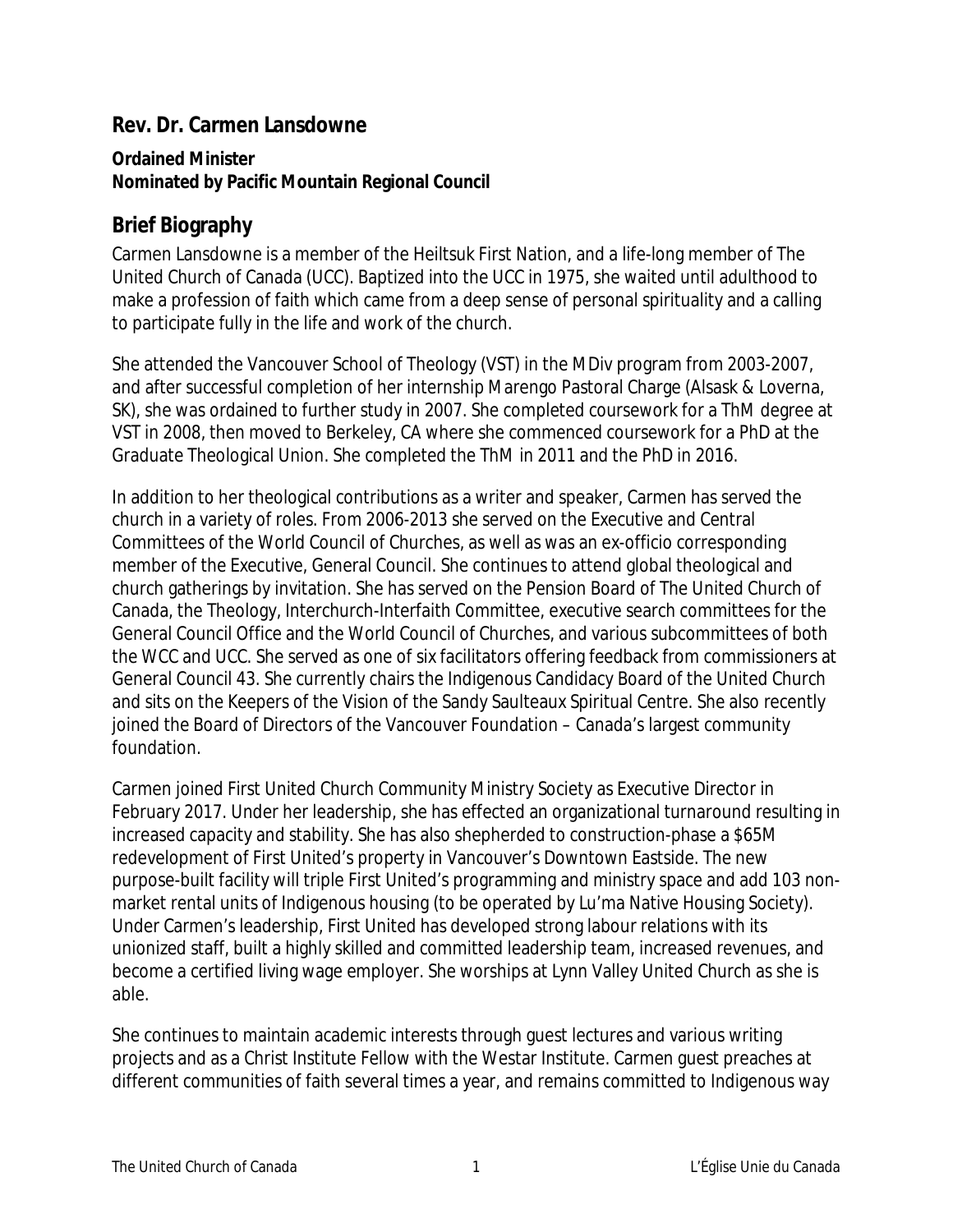of being, parenting and partnering. She lives in North Vancouver with her partner, two children, and their dog Cocoa.

## **A Statement of Vision**

I am deeply humbled by the call to serve The United Church of Canada by letting my name stand for the role of Moderator. This call has come from a circle of friends, colleagues, mentors and elders whom I deeply trust, and whose words of encouragement, caution, excitement and concern I have sat with in prayer.

The role of Moderator is a permanent leadership position in our church in its current iteration, but one of the best things about our church is the fact that the leadership within the role is not permanent. As such over time the church has benefited through the diverse backgrounds and gifts of those who have gone before – shaping and tending this branch of the Christian tree that is so dear to us as Canadians.

The past two years have been particularly challenging: We have suffered the very harsh and real impacts of the Covid-19 pandemic, including the economic, racial, political and social divisions it has worsened at all levels of society. The confirmation of thousands of unmarked graves across the country, sparked by 215 graves found at the former site of Kamloops Indian Residential School (and then over 6,000+ and counting across the country), has renewed calls for Canada to seriously address Indigenous justice concerns. We are on a continuing journey of examining the long and troubled relationship between Indigenous and non-Indigenous Canadians; the Indigenous church has not yet "accepted" the 1986 apology – in many ways we are still waiting for the rest of the church to make the necessary changes to live into that apology. I believe this is still an area of misunderstanding for many in the church, and bears further discussion as part of our denominational journey of repentance and healing. And I believe that there is much the non-Indigenous church can learn from Indigenous peoples as part of that journey.

So many of our traditional Indigenous cultures are deeply place-based, grounded in concepts that roughly translate to "the good living / the good life." That good living is an active relationship of reciprocation and respect for the earth our mother – a respect that is based on striking balance and a differently oriented political and economic systems and stronger social connection. The Climate Emergency is not waiting for political systems to catch up. We have elders who remind us that there were other ways of living, and youth demanding we reorient ourselves to preserve any quality of life for their future. Those of us who make decisions about our elders and our youth have a moral obligation to take the climate emergency seriously and to call on our country to pivot in radical ways; ways that we know are possible due to the types of policy changes and leadership we saw during the Second World War and the Apollo Mission in the US – and in our global and collective responses (as imperfect as they were) to Covid-19.

Our church is currently working to be a place of deep spirituality, bold discipleship, and daring justice. All three of those are traditions deeply grounding our faith: prayer and awe at the Mystery, living in the way of Jesus, and trying to seek structures and systems in society that